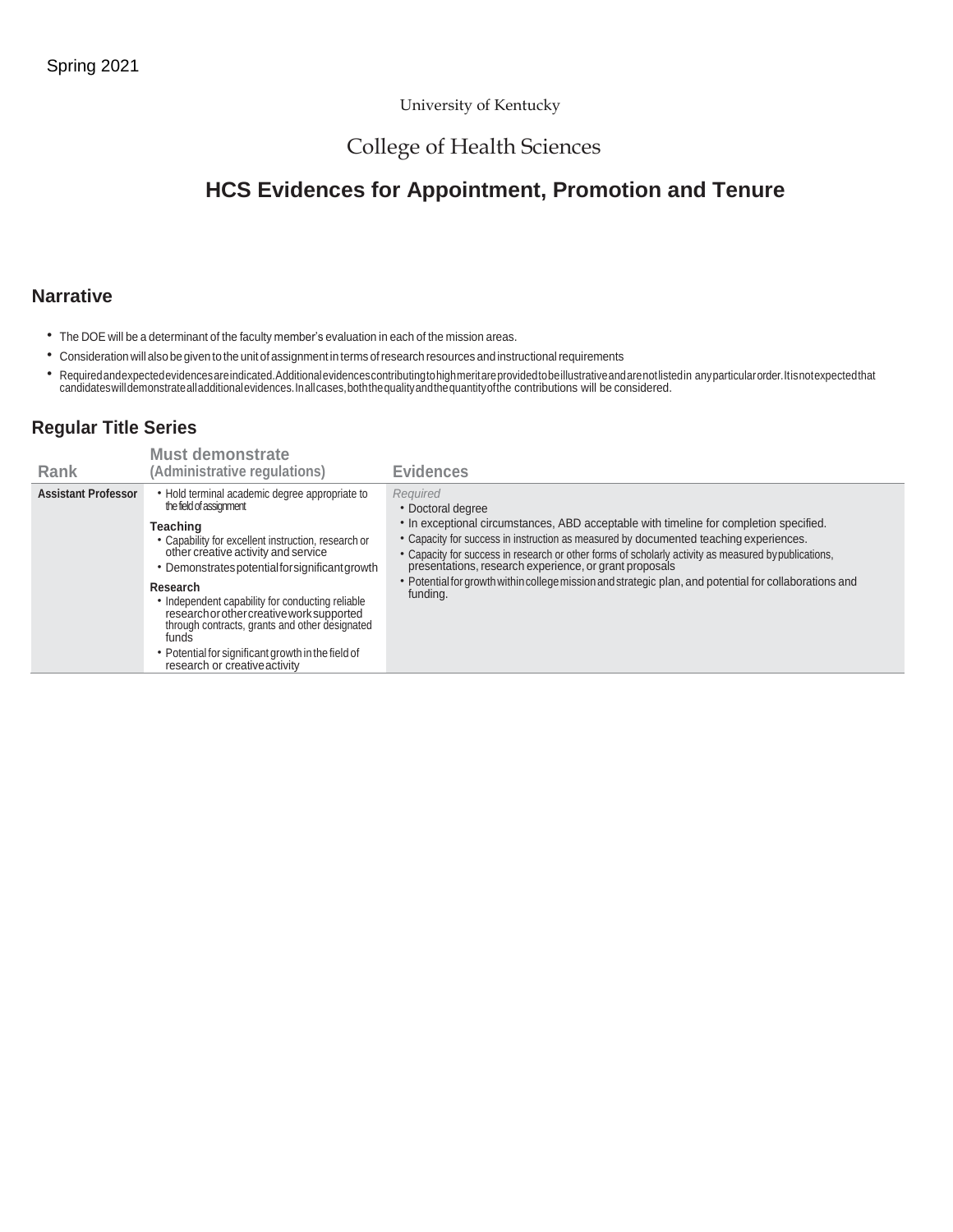### Spring 2021

#### **Associate Professor Meets criteria for assistant professor, plus:** • Demonstrates high scholarly achievements commensurate with other assignments in areas of: • teaching, advising and other instructional activities • research or other creative activity • professional, university and public service • Particularly, an indication of continuous improvement and scholastic contributions should be evident as documented by the candidate • Candidate should have earned external recognition for excellence in scholarly activities. Where appropriate recognition should be on a regional or national level as appropriate to field of assignment *Required* • Doctoral degree **Teaching, Advising and Other Instructional Activities** *Expected (in alignment with DOE)* • Evidence of continuous improvement in teaching, advising and mentorship of students as evidenced through student or peer evaluations, teaching portfolio, or CV •Recognition of teaching expertise through teaching evaluations, awards, commendations, invited consultations and presentations *Additional types of evidences* •Teaching contributions in educational programs outside of primary appointment(interprofessional contributions) •Contributions to diversity, equity, and inclusion •Educational contributions to other professionals and community members (e.g., continuing education, invited presentations,workshops, and demonstrations) • Development of innovative instructional materials, teaching technologies or aids •Development of or participation in education/ training grants **Research or Other Scholarly Activity** *Expected (in alignment with DOE)* •Extramural grants participation that supports a portion of the research DOE for research projects and/or scholarly activities. Federal awards carry highest weight. The f funding expectation is dependent on DOE, and College/University funding, and determined in annual consultation with the department chair. •Peer-reviewed regional, national, or international presentations. •Publications in peer-reviewed journals with consideration given to: • authorship, especially corresponding or primary authorship • Progression of an appropriate Index (e.g., H-index or similar dependent on field of research) *Additional types of evidences* •Author of book chapter(s) infield • Invited or peer reviewed scientific presentations. •Professional commendations/awards •Contributions to diversity, equity, and inclusion •Demonstrated mentorship of faculty, staff, and students in research •Patents, copyrights, intellectualproperty, white papers **Service** *Expected (in alignment with DOE)* •Participation in or lead department/college/university committees, task forces, governance bodies •Contributions to diversity, equity, and inclusion •ParticipationincommunityactivitiesrelatedtoprofessionalexpertiseandmissionoftheUniversity.

- 
- Contributions to relevant regional or national professional organization, task force, or board.
- •Reviewer for grants, journals, or books